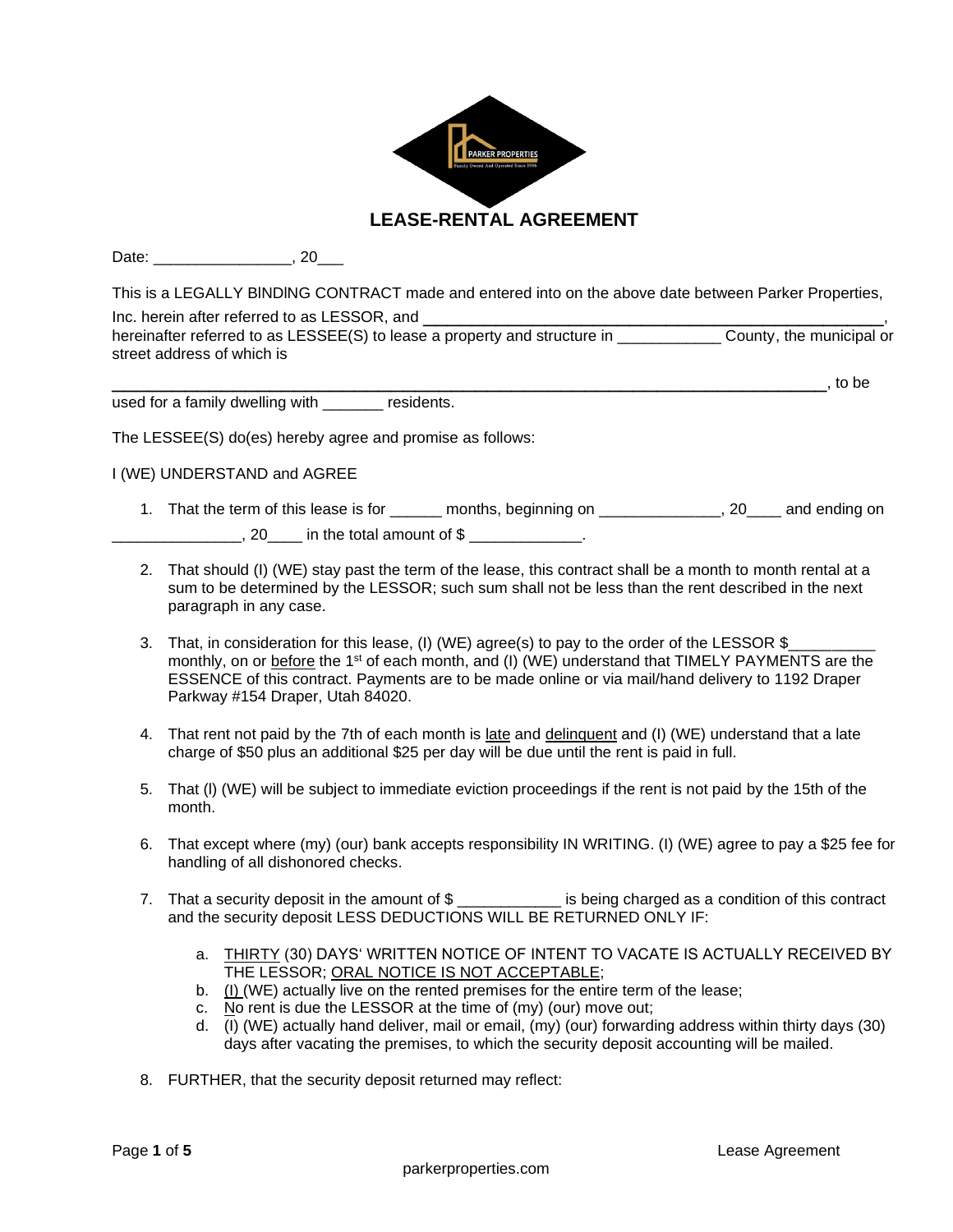- a. Reasonable charges to complete normal move-out cleaning which is the responsibility of the LESSEE(S), such as cleaning furniture, walls, floors, carpeting, appliances, etc. which are soiled beyond reasonable wear and tear. ("Beyond reasonable wear and tear" means that soiling and destruction which could be prevented by normal weekly cleaning);
- b. DAMAGE DONE such as mars, burns, stains, holes, water damage, and the like;
- c. EXPENSES such as administrative time spent to complete (my) (our) responsibilities such as letting in utility personnel or changing door locks when (I) (WE) do not return keys prior to vacating the premises;
- d. Lease/Rental payments still due (including any late payments);
- e. Attorney's fees and court costs expended for eviction or other legal recourse.

## 9. That:

- a. No partial accounting of the security deposit will be made;
- b. (I) (WE) may be liable for more than the amount of the security deposit for any of the items discussed in paragraph eight (8) above;
- c. The security may not be applied as last month's rent.
- 10. That a non-refundable Lease-Rental initiation fee of \$200 is being charged. This fee is due and payable at the time of signing of this Contract.

## SEPARATE ACKNOWLEDGMENT

(I) (WE) have read and thoroughly understand paragraphs SEVEN (7), EIGHT (8). NINE (9), and TEN (10). Above and (I) (WE) agree that any SECURITY DEPOSIT WILL BE RETURNED ONLY IN ACCORD WITH SAID PARAGRAPHS.

| LESSEE                                                                             | <b>LESSEE</b>                                                                                                                                                                         |
|------------------------------------------------------------------------------------|---------------------------------------------------------------------------------------------------------------------------------------------------------------------------------------|
| applied as follows:                                                                | 11. It is hereby noted that LESSOR has received from LESSEE(S) the sum of \$<br>and deposits, which upon acceptance of this rental agreement, shall belong to the LESSOR and shall be |
|                                                                                    |                                                                                                                                                                                       |
| Security Deposit (refundable only upon conditions of paragraphs 7 and 8 herein) \$ |                                                                                                                                                                                       |
|                                                                                    |                                                                                                                                                                                       |
|                                                                                    |                                                                                                                                                                                       |
|                                                                                    |                                                                                                                                                                                       |
|                                                                                    |                                                                                                                                                                                       |
|                                                                                    |                                                                                                                                                                                       |

12. (I) (WE) have been given a reasonable opportunity to inspect the premises (I) (WE) am/are renting and (I) (WE) state that the property is HABITABLE AND FULLY ACCEPTABLE IN ALL RESPECTS AS IS. (I) (WE) have accompanied the LESSOR on an inspection of the above-described property or have waived the opportunity to do so and hereby state that the property inspection form attached hereto accurately and completely reflects the condition of the property (I) (WE) are leasing/renting. In any case. (I) (WE) agree that the LESSOR has made NO PROMISE TO ALTER. REPAIR. MAKE ADDITIONS, OR REPLACE anything on the premises except as may be shown in paragraph 21 below.

13. (I) (WE) promise and agree to the following covenants of Habitation and/or Lease:

- a. To take good care of the property (including furniture and furnishings) and yard and perform routine maintenance, including plumbing and appliance repairs as needed;
- b. To comply with all statutes, ordinances, administrative rulings or police orders propounded by municipal, county, state or federal authorities;
- c. To refrain from using the premises leased in any fashion inconsistent with quiet neighborhood standards including the keeping of anything unsightly, hazardous, noisy, or dangerous;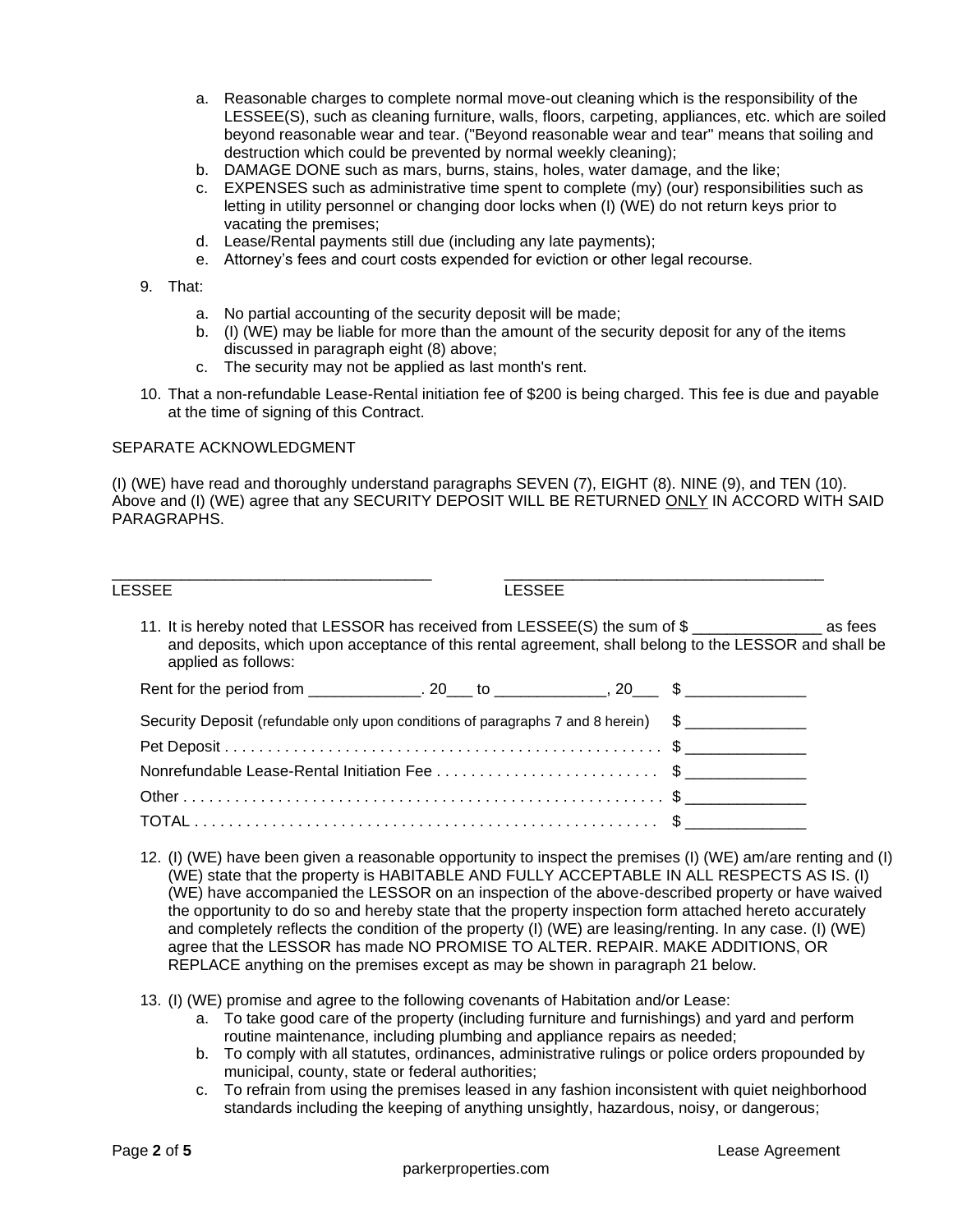- d. To especially refrain from keeping any part of, or the whole of an inoperable vehicle on the leased premises or any adjacent street or alley unless the same is or are completely hidden from public view by a totally enclosed garage;
- e. To care for and irrigate any lawn, shrubs, trees, or other ornamental vegetation on the lease property and keep the same clear of weeds and rubbish;
- f. To pay for all utilities consumed by (me) (us) and all other residents and guests on such premises, except \_\_\_\_\_\_\_\_\_\_\_\_\_\_\_\_\_\_\_\_\_\_\_\_\_\_\_\_\_\_\_\_\_\_\_\_\_\_\_\_\_\_\_\_\_;
- g. To be liable for any damage to the property which may be caused by (my) (our) negligence or the negligence of (my) (our) family, agents, employees, guests, and invitees;
- h. To RELEASE LESSOR AND OWNER FROM LIABILITY and hold LESSOR AND OWNER harmless for damage or injury to (me) (us) or (my) (our) family, agents, employees, guests, and invitees by reason of any condition of the rented property and/or activities conducted upon the same. Should (I) (WE) contend that a property condition is potentially harmful or in need of repair by the LESSOR, (I) (WE) agree to give the LESSOR written notice of such condition or defect;
- i. To keep no borders, roomers, guests, or additional tenants other than those who sign below and (my) (our) dependent children without obtaining written, dated permission from the LESSOR;
- j. To not sublet, assign, or transfer this lease without the LESSOR's written, dated permission; even if approved, no covenants or conditions of this lease-rental agreement shall be otherwise released or waived and (I) (WE) shall continue liable;
- k. To keep only \_\_\_\_\_\_\_\_\_\_\_\_\_\_\_\_\_\_\_\_ as a pet or pets and to neither add to nor replace this/these pet(s) without the written permission of the LESSOR;
- l. To not paint, paper, or otherwise redecorate or make alterations to the premises without prior written or verbal consent of the LESSOR.
- 14. (I) (WE) understand and agree that (my) (our) right to occupy these leased premises will, at the LESSOR'S discretion and option, cease if (I) (WE) or (my) (our) family, guests, or other tenants with (me) (us)
	- a. Fail to pay rent as provided for herein;
	- b. File for bankruptcy, assignment to creditor, or in any other fashion formally announce (my) (our) inability to pay (my) (our) debts;
	- c. Fail to observe any of the promises in paragraph eleven (11) above;
	- d. Commit such intentional or negligent waste of the leased property as to place it beyond reasonable wear and tear and make insufficient effort to repair such waste within a reasonable time not to exceed thirty days after allowing or committing such waste;
	- e. Abandon the property: it shall be prima facie evidence of abandonment if the furnishings are removed, any utility is voluntarily cut off, or rent is over ten (10) days past due:
	- f. Receive thirty (30) days' written notice from the LESSOR that the premises must be vacated;
	- g. ((I) (WE) commit fraud in the application for lease-rental or make any untrue representation to secure this lease-rental; said fraud shall entitle the LESSOR to immediately retake the property leased hereby.
- 15. (I) (WE) understand and agree that the LESSOR or persons designated by the LESSOR have and reserve a RIGHT OF ENTRY upon the leased property described herein:
	- a. To inspect upon reasonable notice to (me) (us);
	- b. To exhibit the property for rent or sale, including the right to place rental or sale signs on said property;
	- c. To make necessary repairs, additions, or alterations;
	- d. To control emergency situations and protect the property;
	- e. To make such safety inspection as may be dictated by government rules, regulations, ordinances, and laws.

It is the LESSOR's desire and intent to enter these premises only when necessary and hereby promises to allow the LESSEE(S) or designated persons to accompany the LESSOR on such inspection.

16. (I) (WE) understand that the LESSOR may, at its discretion, waive the terms of this lease if (I) (WE) am/are or become members of the ARMED FORCES and receive change-of-duty orders which cause